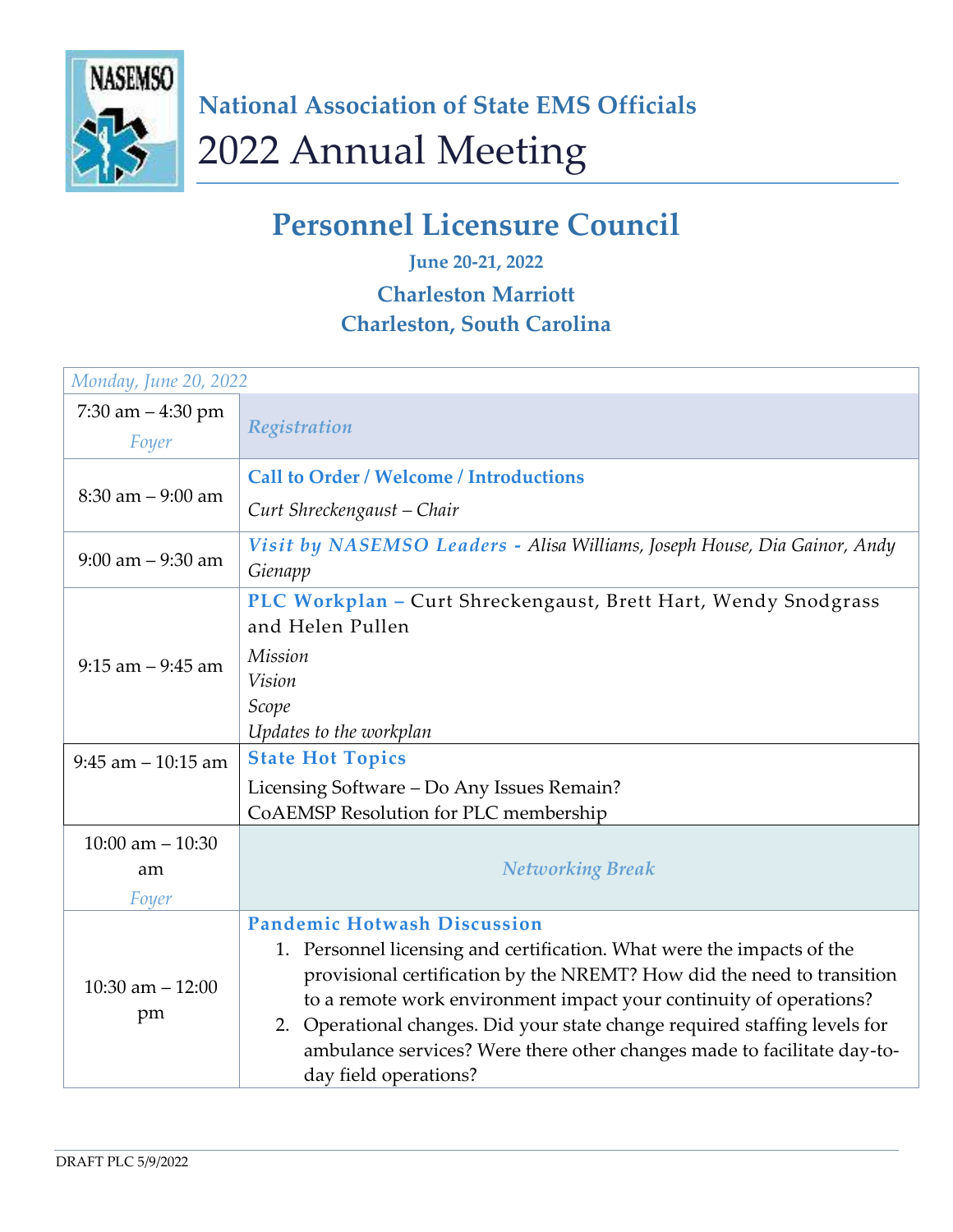|                                      | 3. Is your state making a permanent change regarding<br>certification/licensing processes based on lessons learned during the<br>pandemic?                                                                                                                                                                                                                                                                                                                                                                                                                                                                                                                                                                                                                                                                                                                                                                     |
|--------------------------------------|----------------------------------------------------------------------------------------------------------------------------------------------------------------------------------------------------------------------------------------------------------------------------------------------------------------------------------------------------------------------------------------------------------------------------------------------------------------------------------------------------------------------------------------------------------------------------------------------------------------------------------------------------------------------------------------------------------------------------------------------------------------------------------------------------------------------------------------------------------------------------------------------------------------|
| $12:00 \text{ pm} - 1:15 \text{ pm}$ | Lunch                                                                                                                                                                                                                                                                                                                                                                                                                                                                                                                                                                                                                                                                                                                                                                                                                                                                                                          |
| $1:15$ pm $-2:15$ pm                 | <b>NREMT Updates</b><br>NREMT education standards implementation dates<br>NREMT ALS redesign<br>NREMT criminal history review process changes<br>NREMT process to verify clinicians' education that is submitted is state or<br>CAPCE approved<br>Update on AEMT projects                                                                                                                                                                                                                                                                                                                                                                                                                                                                                                                                                                                                                                      |
| $2:15$ pm $-2:45$ pm                 | Audit Program - Roundtable<br>Curt Shreckengaust (KS) Auditing your providers                                                                                                                                                                                                                                                                                                                                                                                                                                                                                                                                                                                                                                                                                                                                                                                                                                  |
| 2:45 pm - 3:00 pm<br>Foyer           | <b>Networking Break</b>                                                                                                                                                                                                                                                                                                                                                                                                                                                                                                                                                                                                                                                                                                                                                                                                                                                                                        |
| $3:00 \text{ pm} - 4:30 \text{ pm}$  | <b>Workgroups</b><br>Curt Shreckengaust (KS)                                                                                                                                                                                                                                                                                                                                                                                                                                                                                                                                                                                                                                                                                                                                                                                                                                                                   |
| 4:30 pm                              | <b>Adjourn for Day</b>                                                                                                                                                                                                                                                                                                                                                                                                                                                                                                                                                                                                                                                                                                                                                                                                                                                                                         |
| <b>Tuesday, June 21, 2022</b>        |                                                                                                                                                                                                                                                                                                                                                                                                                                                                                                                                                                                                                                                                                                                                                                                                                                                                                                                |
| $7:00am - 4:00 pm$<br>Foyer          | Registration                                                                                                                                                                                                                                                                                                                                                                                                                                                                                                                                                                                                                                                                                                                                                                                                                                                                                                   |
| $8:00$ am $-8:45$ am                 | <b>Call to Order / Welcome / Introductions</b><br>Chair Curt Shreckengaust (KS)<br>Chair-Elect Brett Hart (TX)<br>Secretary Helen Pullen (WI)<br>East Region Representative Bev Witmer (MD)<br>Connecticut, Delaware, Maine, Maryland, Massachusetts, New Hampshire, New Jersey, New York,<br>Pennsylvania, Puerto Rico, Rhode Island, US Virgin Islands, Vermont, Virginia, Washington DC, and West<br>Virginia<br>South Region Representative Steven Jones (MS)<br>Alabama, Arkansas, Florida, Georgia, Kentucky, Louisiana, Mississippi, New Mexico, North Carolina, Oklahoma, South<br>Carolina, Tennessee, and Texas<br>Great Lakes Region Representative Helen Pullen (WI)<br>Illinois, Indiana, Michigan, Minnesota, Ohio, Wisconsin<br>Western Plains Region Representative Wendy Snodgrass (NE)<br>Colorado, Iowa, Kansas, Missouri, Montana, Nebraska, North Dakota, South Dakota, Utah, and Wyoming |